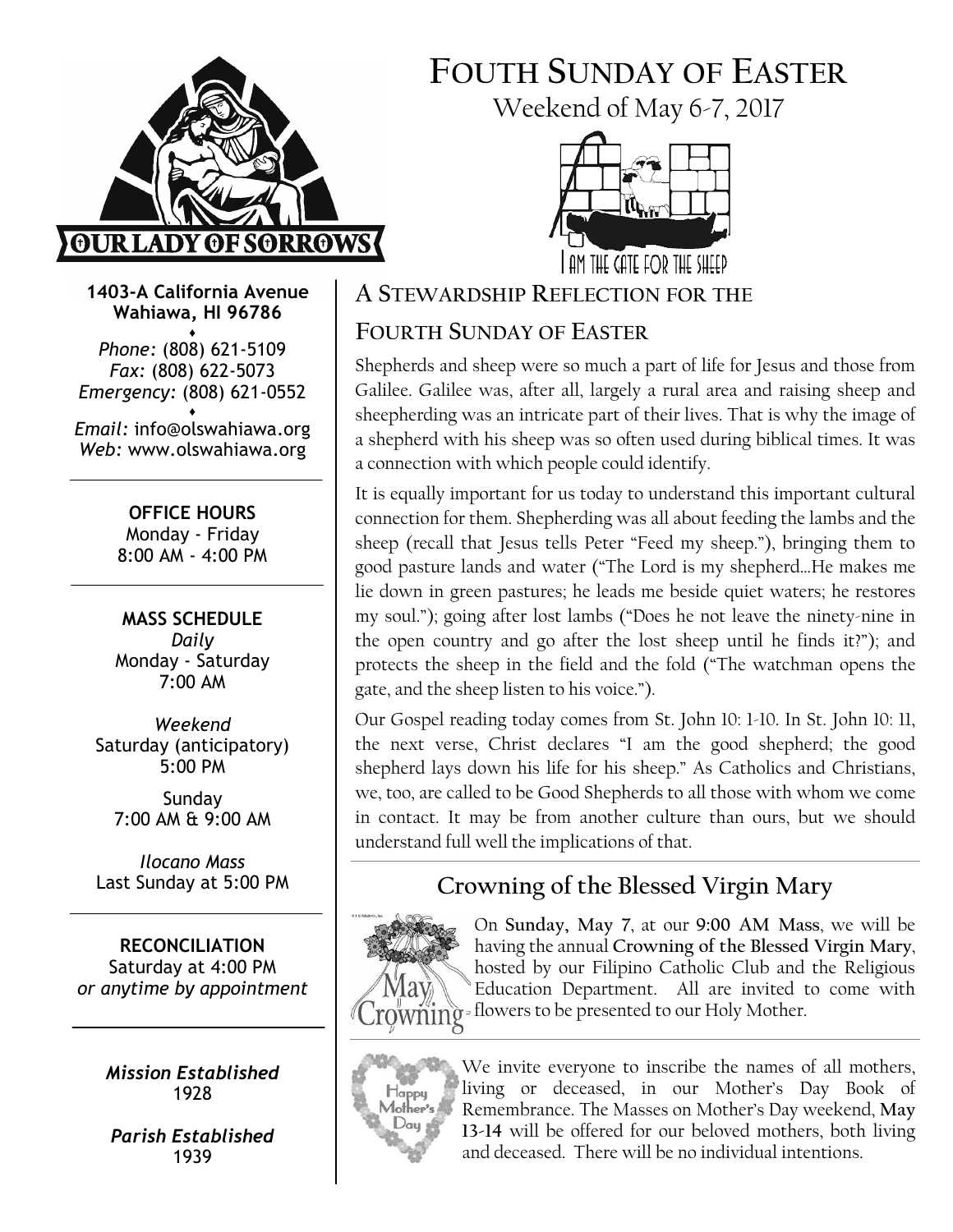### WEEKLY CALENDAR

| May 6 (Sat)  | 4th Sunday of Easter                                                                                                                                                                   |
|--------------|----------------------------------------------------------------------------------------------------------------------------------------------------------------------------------------|
| May 7 (Sun)  | 4th Sunday of Easter<br>9:00am May Crowning<br>10:30am Religious Education Classes                                                                                                     |
| May 8 (Mon)  | <b>Easter Weekday</b><br>6:30pm Middle School Ministry (Lib)<br>7:00pm EPIC Young Adult Faith Sharing (CH)                                                                             |
| May 9 (Tue)  | <b>Easter Weekday</b>                                                                                                                                                                  |
| May 10 (Wed) | <b>St Damien de Veuster</b><br>9:00am St Damien Feast Day Prayer Svc (St Damien<br>Statue at the State Capitol)<br>6:00pm St Damien Feast Day Mass (Cathedral)                         |
|              | 6:30pm Youth Ministry Class (Rm 8)                                                                                                                                                     |
| May 11 (Thu) | <b>Easter Weekday</b><br>9:00am Craft Guild (PH)<br>10:00am Charismatic Prayer Group (Lib)<br>1:00pm + Grace Brennan Memorial Mass<br>7:00pm Knights of Columbus (PH)                  |
| May 12 (Fri) | <b>Sts Nereus &amp; Achilleus / St Pancras</b>                                                                                                                                         |
| May 13 (Sat) | Easter Weekday / Our Lady of Fatima                                                                                                                                                    |
| May 14 (Sun) | 5th Sunday of Easter<br>Trinity Dome (Basilica of the National Shrine of the<br><b>Immaculate Conception) Collection</b><br><b>Mother's Day</b><br>10:30am Religious Education Classes |

∗OLS = Our Lady of Sorrows / CH = Church / PH = Parish Hall / Lib = Library / Sch = School MMP = Mililani Mortuary Park / WGH = Wahiawa General Hospital

### **OBITUARY: MAY THEY REST IN PEACE**

**+Grace Brennan**

May 11 1:00pm Memorial Mass – OLS **+Vilma Felipe** May 22 6:30pm Wake Svc – MMP May 23 9:30am Funeral Mass – OLS **+Jimmy Laguana** May 25 7:00pm Funeral Mass – OLS **+John Bajo** May 27 6:00pm Wake Svc – MMP

### St. Damien's Feast Day



There will be a gathering and prayer service at St. Damien's statue at the State Capitol on Wednesday, May 10, 2017 9:00 AM

OLS is also planning to have breakfast together following the service. We will need a head count for the breakfast. Please call the parish office at 621-5109 ext. 9720 to RSVP.

At 6:00 PM, Bishop Larry Silva will celebrate Mass at the Cathedral Basilica of Our Lady of Peace. All are invited.



**Acts 2:14a, 36-41**  Those who accepted his message were

baptized, and about three thousand persons were added that day.

### **1 Peter 2:20b-25**

He himself bore our sins in his body upon the cross, so that, free from sin, we might live for righteousness.

**John 10:1-10** 

I am the gate; whoever enters through me will be saved.

NEXT SUNDAY'S READINGS [Liturgical Color: White] Acts 6:1-7 · 1 Peter 2:4-9 · John 14:1-12

### STEWARDSHIP OF TREASURE

The Weekend of April 29-30, 2016

will be reported at a later date.

**Mahalo for your generosity!**<br>Offertory Envelopes: Please call the boo Please call the bookkeeper at  $621-5109$  ext. 9720 if you are in need of a new box.

### Trinity Dome The Basilica of The National Shrine of The Immaculate Conception



Next week, our parish will participate in a national collection for the Trinity Dome to complete the Basilica of the National Shrine of the Immaculate Conception in Washington, DC, before its 100th anniversary. Also known as America's Catholic Church, the National Shrine has been a century in the making, built by and for the faithful of our great nation in honor or our Blessed Mother, the patroness of the United States. Become a part of Mary's Shrine and help to bring to completion our church! For more information, please visit: www.trinitydome.org.

Worldpriest Annual Global Rosary Relay for ALL Priests Friday, June 23, 2017 11:30 AM—12:00 Noon

All Parishes and Schools within the Diocese of Honolulu are invited to pray the Glorious Mysteries of the Holy Rosary for priests in our diocese and throughout the world. For more information, contact Easter Almuena, Diocesan Coordinator of this event, at (808) 585-3342.

### TODAY'S READINGS [Liturgical Color: White]